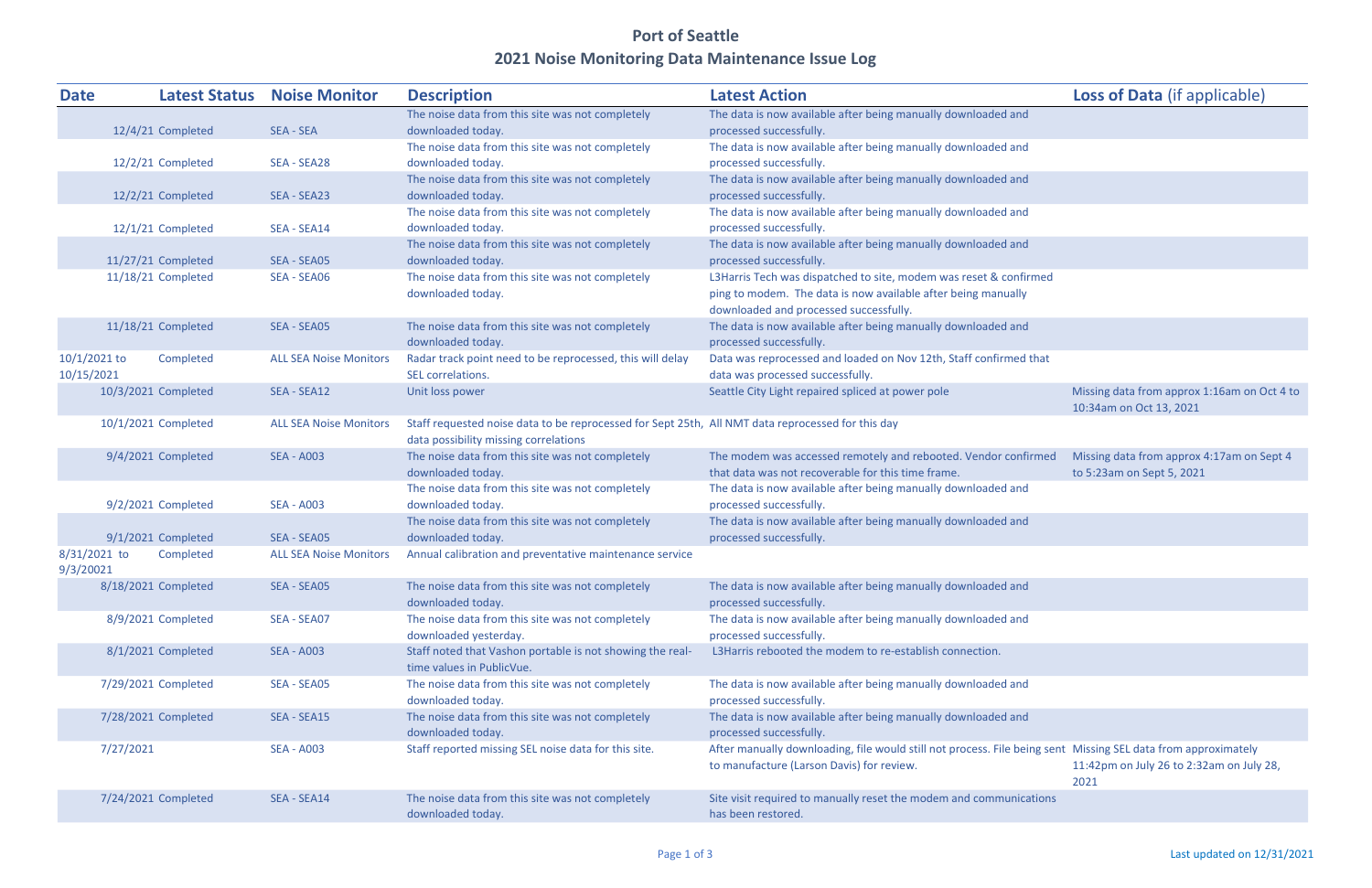## Port of Seattle 2021 Noise Monitoring Data Maintenance Issue Log

| <b>Date</b> | <b>Latest Status</b> | <b>Noise Monitor</b> | <b>Description</b>                                                                                                                                                  | <b>Latest Action</b>                                                                                                                                                                                                                                                                                        | <b>Loss of Data (if applicable)</b>                                                  |
|-------------|----------------------|----------------------|---------------------------------------------------------------------------------------------------------------------------------------------------------------------|-------------------------------------------------------------------------------------------------------------------------------------------------------------------------------------------------------------------------------------------------------------------------------------------------------------|--------------------------------------------------------------------------------------|
|             | 7/22/2021 Completed  | SEA - SEA16          | The noise data from this site was not completely                                                                                                                    | The data is now available after being manually downloaded and                                                                                                                                                                                                                                               |                                                                                      |
|             |                      |                      | downloaded today.                                                                                                                                                   | processed successfully.                                                                                                                                                                                                                                                                                     |                                                                                      |
|             | 7/21/2021 Completed  | SEA - SEA25          | The noise data from this site was not completely<br>downloaded today                                                                                                | The data is now available after being manually downloaded and<br>processed successfully.                                                                                                                                                                                                                    |                                                                                      |
|             | 7/20/2021 Completed  | <b>SEA - A003</b>    | The noise data from this site was not completely<br>downloaded today.                                                                                               | The site was not responding to communication attempts. Vendor<br>accessed the modem remotely and rebooted. Communications to the<br>noise monitor were restored and data has been downloaded and<br>processed.                                                                                              |                                                                                      |
|             | 6/13/2021 Completed  | SEA - SEA4B          | Staff reported that it appears not all flights are being<br>recorded at SEA4B (no SEL and aircraft LEQ on a series of<br>days when flights are visible at location) | L3Harris Tech visited site. Faulty microphone was replaced.                                                                                                                                                                                                                                                 | Missing data from approximately 11:31pm on<br>June 13 to 9:28am on June 30, 2021     |
|             | 5/21/2021 Completed  | <b>SEA - A003</b>    | The noise data from this site was not completely<br>downloaded today.                                                                                               | The data collection was turned off at this site. Turned collection back<br>on.                                                                                                                                                                                                                              | Missing data from approximately 8:17 on May<br>19th to 6:00am on May 21, 2021        |
|             | 5/21/2021 Completed  | SEA - SEA15          | The noise data from this site was not completely<br>downloaded today.                                                                                               | The data is now available after being manually downloaded and<br>processed successfully.                                                                                                                                                                                                                    |                                                                                      |
|             | 5/15/2021 Completed  | <b>SEA - B002</b>    | Staff noticed gap in data, requested second download of<br>data.                                                                                                    | Raw file downloaded again with same missing data results.                                                                                                                                                                                                                                                   | Missing data from approximately 12:13am on<br>May 15 to 4:11am on May 16, 2021       |
|             | 5/7/2021 Completed   | SEA - SEA4B          | The noise data from this site was not completely<br>downloaded today.                                                                                               | The data is now available after being manually downloaded and<br>processed successfully.                                                                                                                                                                                                                    |                                                                                      |
|             | 5/7/2021 Completed   | SEA - SEA15          | The noise data from this site was not completely<br>downloaded today.                                                                                               | The data is now available after being manually downloaded and<br>processed successfully.                                                                                                                                                                                                                    |                                                                                      |
|             | 4/26/2021 Completed  | SEA - SEA25          | The noise data from this site was not completely<br>downloaded today.                                                                                               | The data is now available after being manually downloaded and<br>processed successfully.                                                                                                                                                                                                                    |                                                                                      |
|             | 4/24/2021 Completed  | SEA - SEA16          | The noise data from this site was not completely<br>downloaded today.                                                                                               | The data is now available after being manually downloaded and<br>processed successfully.                                                                                                                                                                                                                    |                                                                                      |
|             | 4/22/2021 Completed  | <b>SEA - B002</b>    | The battery voltage at this site has been dropping and is<br>now not responding to connection attempts.                                                             | L3Harris was able to download partial data for the 20th and 23rd,<br>however missing full days data for the 21st and 22rd, due to the<br>Portable NMT power being disconnected at the site (note that the<br>Portable NMT was unplugged at the site. Staff secured the power<br>connection with a zip tie). | Missing data from approximately 12:17am on<br>April 20th to 9:27am on April 23, 2021 |
|             | 4/16/2021 Completed  | SEA - SEA25          | SEA25 in PublicVue is having problems. Can you please<br>investigate.                                                                                               | Communications to the noise monitor have been restored and the<br>available missing data has been downloaded and processed.                                                                                                                                                                                 |                                                                                      |
|             | 4/6/2021 Completed   | SEA - SEA16          | The noise data from this site was not completely<br>downloaded today.                                                                                               | The data is now available after being manually downloaded and<br>processed successfully.                                                                                                                                                                                                                    |                                                                                      |
|             | 4/1/2021 Completed   | SEA - SEA23          | The noise data from this site was not completely<br>downloaded today.                                                                                               | The data is now available after being manually downloaded and<br>processed successfully.                                                                                                                                                                                                                    |                                                                                      |
|             | 3/30/2021 Completed  | SEA - SEA19          | The noise data from this site was not completely<br>downloaded today.                                                                                               | The data is now available after being manually downloaded and<br>processed successfully.                                                                                                                                                                                                                    |                                                                                      |
|             | 3/9/2021 Completed   | SEA - SEA14          | The noise data from this site was not completely<br>downloaded today.                                                                                               | Communications to the noise monitor have been restored and the<br>available missing data has been downloaded and processed. Unit was<br>manually rebooted.                                                                                                                                                  |                                                                                      |

|                                | <b>Loss of Data (if applicable)</b>                                                  |
|--------------------------------|--------------------------------------------------------------------------------------|
| and                            |                                                                                      |
| and                            |                                                                                      |
| ndor!<br>ons to the<br>d and   |                                                                                      |
|                                | Missing data from approximately 11:31pm on<br>June 13 to 9:28am on June 30, 2021     |
| tion back                      | Missing data from approximately 8:17 on May<br>19th to 6:00am on May 21, 2021        |
| and                            |                                                                                      |
|                                | Missing data from approximately 12:13am on<br>May 15 to 4:11am on May 16, 2021       |
| and                            |                                                                                      |
| and                            |                                                                                      |
| and                            |                                                                                      |
| and                            |                                                                                      |
| 23rd,<br>the<br>at the<br>ower | Missing data from approximately 12:17am on<br>April 20th to 9:27am on April 23, 2021 |
| nd the                         |                                                                                      |
| and                            |                                                                                      |
| and                            |                                                                                      |
| and                            |                                                                                      |
| nd the<br>Unit was             |                                                                                      |